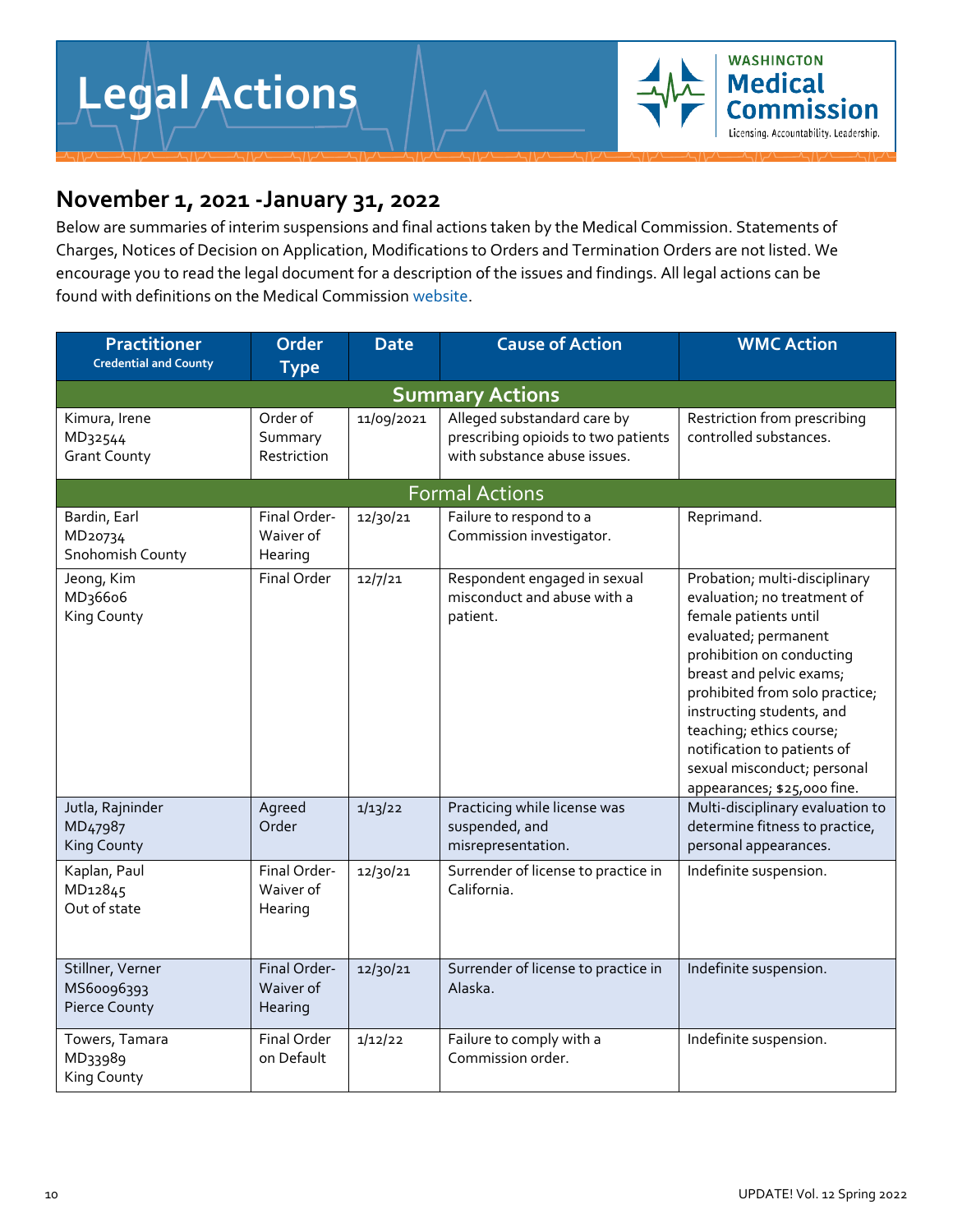| Wiebe, Jonathan<br>MD6o672857<br>Out of state               | Final Order<br>on Default                 | 12/30/21 | Failure to cooperate with<br>investigation.                                                                                                        | Indefinite suspension.                                                                                                                                                                      |
|-------------------------------------------------------------|-------------------------------------------|----------|----------------------------------------------------------------------------------------------------------------------------------------------------|---------------------------------------------------------------------------------------------------------------------------------------------------------------------------------------------|
| Yates, Ati<br>MD60671228<br>Out of state                    | Final Order-<br>Waiver of<br>Hearing      | 12/30/21 | Surrender of license to practice in<br>Oregon.                                                                                                     | Indefinite suspension.                                                                                                                                                                      |
|                                                             |                                           |          | <b>Informal Actions</b>                                                                                                                            |                                                                                                                                                                                             |
| Anderson, Mark<br>MD19962<br>King County                    | Stipulation<br>to Informal<br>Disposition | 11/18/21 | Alleged diversion of controlled<br>substances.                                                                                                     | Comply with WPHP<br>monitoring agreement, ethics<br>and boundaries course,<br>personal appearances.                                                                                         |
| Chestnut, Cameron<br>MD60448655<br><b>Spokane County</b>    | Stipulation<br>to Informal<br>Disposition | 1/13/22  | Alleged use of patient information<br>to obtain gift cards from a product<br>manufacturer that were used to<br>purchase supplies for the practice. | Ethics course, paper, personal<br>appearances.                                                                                                                                              |
| De, Monya<br>MD6o861239<br>Out of state                     | Stipulation<br>to Informal<br>Disposition | 11/18/21 | Alleged misrepresentation of<br>training during application and<br>onboarding process for residency.                                               | Ethics course, paper on<br>professionalism, ethics essay<br>exam, personal appearances,<br>employer notification and<br>reports.                                                            |
| Hall, William<br>MD60589853<br>Kitsap County                | Stipulation<br>to Informal<br>Disposition | 1/13/22  | Alleged sexual misconduct with a<br>patient.                                                                                                       | Comply with WPHP<br>monitoring contract, ethics<br>and boundaries course,<br>maintain appropriate<br>boundaries, paper, personal<br>appearances.                                            |
| Hannon, Lawrence<br>ILMC.MD60937578<br>Out of state         | Stipulation<br>to Informal<br>Disposition | 11/18/21 | Alleged failure to comply with<br>statutes and providing<br>substandard care when<br>authorizing medical marijuana to<br>patients.                 | Voluntary surrender of license.                                                                                                                                                             |
| Higano, Celestia MD19850<br><b>King County</b>              | Stipulation<br>to Informal<br>Disposition | 11/19/21 | Alleged collecting of unused<br>medications from patients and<br>dispensing to other patients.                                                     | CME on ethics and prescribing,<br>paper, personal appearances                                                                                                                               |
| Khatami, David<br>MD60818531<br>King County                 | Stipulation<br>to Informal<br>Disposition | 1/13/22  | Alleged failure to recognize<br>opacification of lung on MRI<br>images.                                                                            | CME on reading chest MRI<br>scans, paper, personal<br>appearances.                                                                                                                          |
| Roth, William MD<br>MD35320<br>Spokane County               | Stipulation<br>to Informal<br>Disposition | 11/18/21 | Alleged substandard management<br>of patient with opioids and<br>psychiatric medication.                                                           | CME on mental health<br>disorders, CME on<br>polypharmacy, paper on risks<br>of polypharmacy, clinical<br>monitoring program,<br>registration with and use of<br>PMP, personal appearances. |
| Schoenfelder, Kevin<br>MD <sub>18830</sub><br>Pierce County | Stipulation<br>to Informal<br>Disposition | 11/19/21 | Alleged performing of<br>unnecessary surgeries.                                                                                                    | Voluntary surrender of license.                                                                                                                                                             |